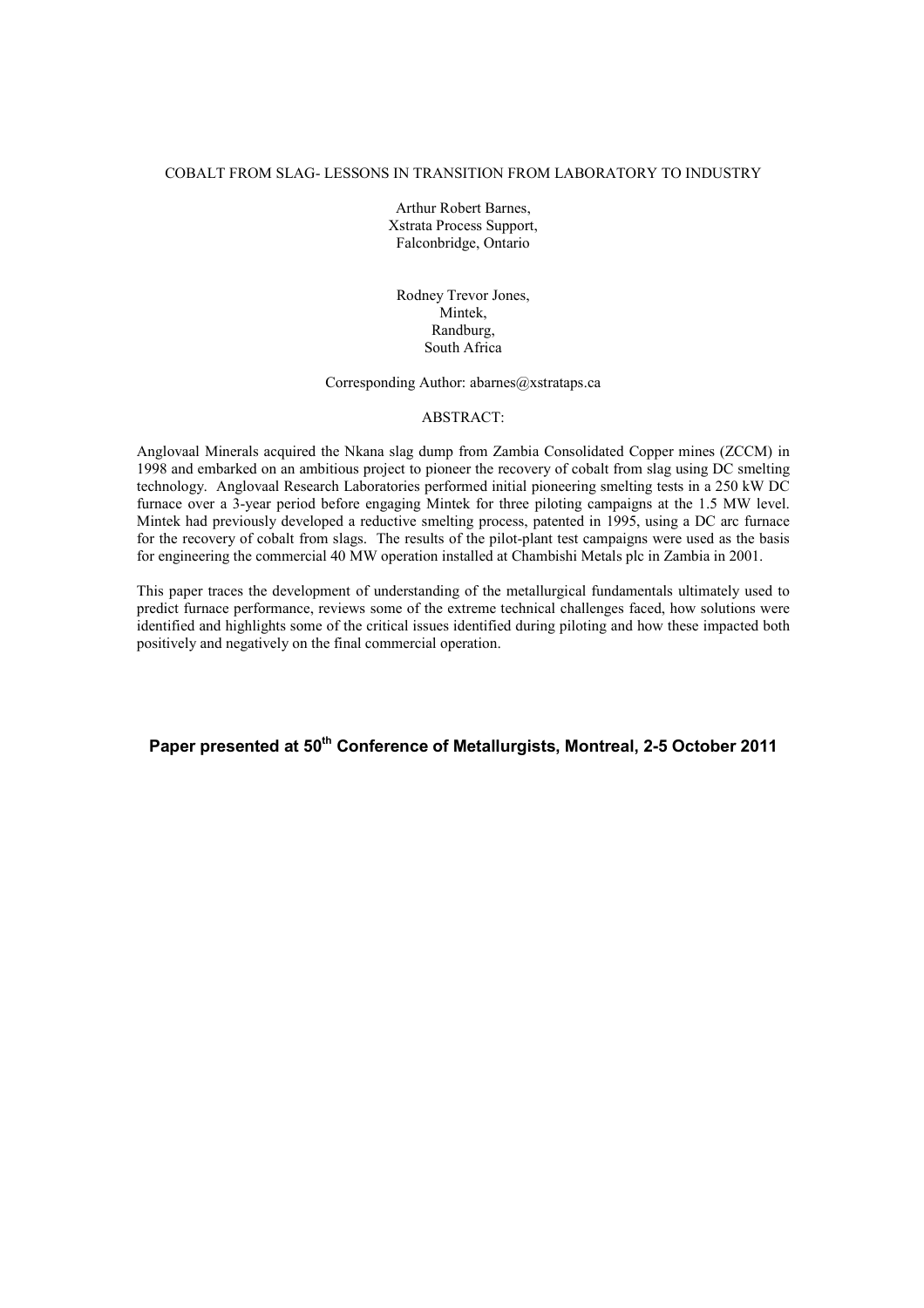#### **INTRODUCTION:**

The Nkana slag dump, which had been in existence since the early 1930s, was purchased from Zambia Consolidated Copper Mines (ZCCM) in 1998 by Anglovaal Minerals (AVMIN). The slag dump contained about 19 million tons of slag grading approximately 0.75% Co and 1.2% Cu in a fayalitic reverberatory slag. The potential for the exploitation of this dump as a source of cobalt had been realised some years before as evidenced by Whyte's [1] description of some early testwork. In addition to the dump, AVMIN also purchased the Chambishi Roaster, Acid Plant and Copper/ Cobalt Refinery.

AVMIN's intentions were to install a crushing and screening plant for the slag; a suitably sized DC furnace, an atomising facility; and to upgrade the existing cobalt refinery situated at Chambishi, about 30km from Nkana) and produce a variety of cobalt and copper products. This project, named COSAC (Cobalt from slag and copper by product) was to be fast-tracked to take advantage of the high cobalt price current at the time. Small-scale (120 -250kW level) path-finding DC smelting trials had been successfully performed during 1996-1998, at AVMIN Research Laboratories (AVRL), creating a high level of confidence in the technical feasibility of the pyrometallurgical treatment route envisaged for the slag.

The project was designed to incorporate the following aspects:

- · To continue to operate the existing Chambishi Cobalt and Sulphuric Acid Plant while improving cobalt plant recoveries and production and upgrading and debottlenecking various portions of the plant.
- To install material handling- crushing &screening facilities at the Nkana dump.
- · To implement cobalt production from slag by means of DC furnace smelting of 700 000 tons per annum of dried slag, followed by atomization of the alloy produced.
- Installation of a leach plant to solubilise the atomized alloy, and integrate the leach plant into the existing refinery.
- · To dispose of the barren slag from the furnace on a new slag dump at Chambishi.
- · To develop a variety of added-value cobalt products, including a superalloys vacuum melting plant in South Africa.

## PROCESS DESIGN PHILOSOPHY AND KEY DESIGN CHALLENGES

The Crushing and Screening Plant was designed for a 12 hours per day operation at the dump, producing a minus 12mm crushed slag. The dump had been extensively sampled and "mining" of the dump followed a rigorous plan to ensure consistent feed grade to the metallurgical plant. This was necessary because of the extremely wide variation in quality of the dump slag, varying from a small tonnage of high grade (>6% Co) converter slag dating back to the early years of operation (predating cobalt recovery circuits in the beneficiation plants) to the more recently produced low grade 0.3% Co reverb slags. Crushed slag was transported by road to the Chambishi site where it was dried prior to smelting.

Full details of the complete facility have been described previously by Munnik et al, [2]. The intention in the present paper is to track the evolution of the project from an initially somewhat vague concept, through metallurgical trials into eventual commercial operation. A simplified flow diagram is included in Figure 1 for clarity.

As recovery of cobalt by pyrometallurgical treatment had not been practiced previously, the project was pioneering in many respects. A significant issue was that the plant was to be installed in Zambia at a time when the country's infrastructure was in poor repair, and many "First world" facilities and services were simply not available. Most of the engineering and fabrication was performed either in South Africa or in Europe, and shipped to site for erection. Transport and construction challenges relating to the rainy season also influenced procurement decisions. In certain cases, failure to deliver key components on time could result in a six-month delay. A specific example of this was that the furnace piling and foundations were installed well before the final furnace layout had been confirmed, and the eventual furnace design had to fit within dimensions dictated by the concrete already in place.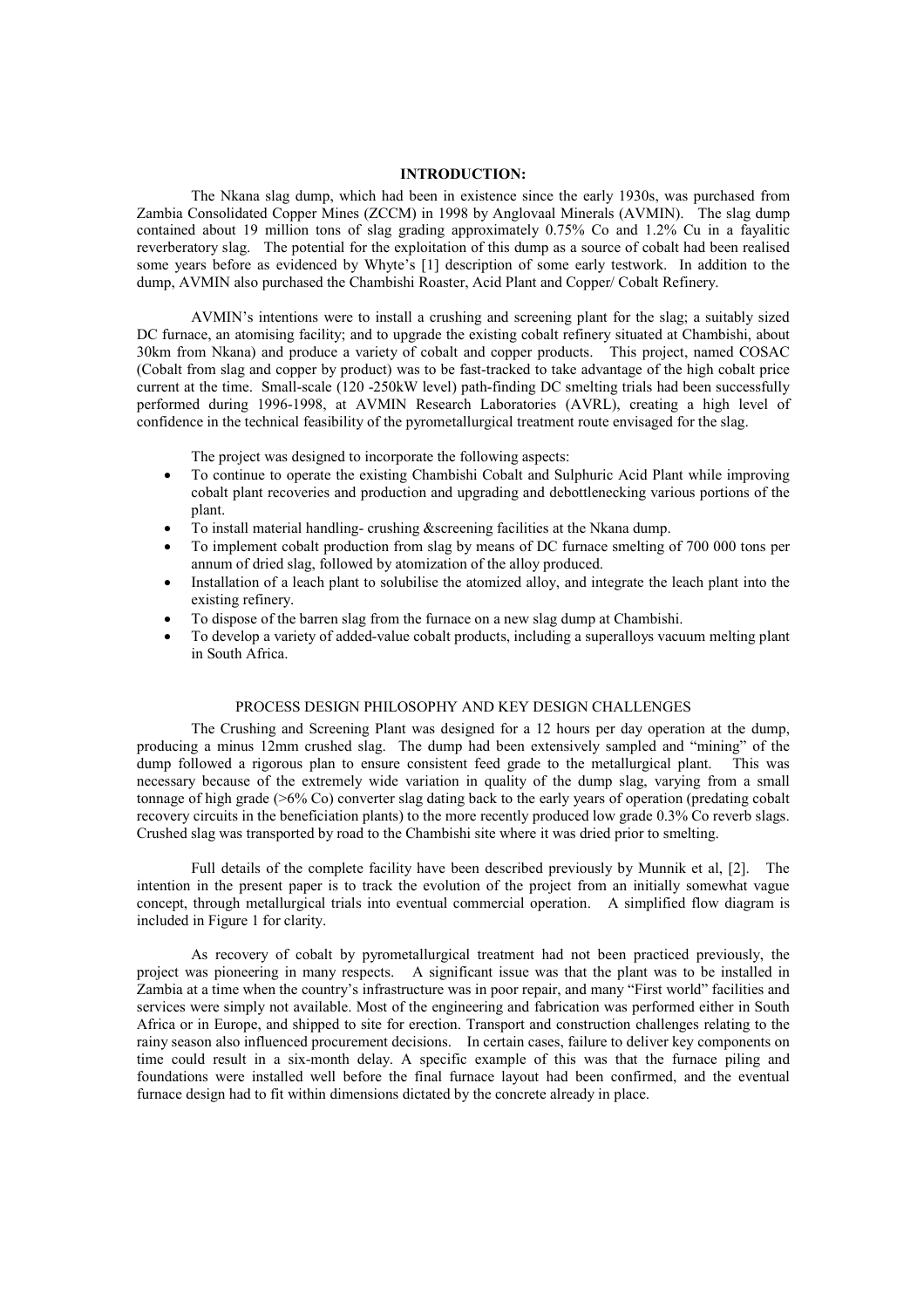

- As already mentioned, the project was pioneering in many aspects: The very high degree of slag superheat  $(>= 400^{\circ}C)$  necessary to ensure tapping of the molten Fe-Co-Cu-
- S alloy placed very high demands on the furnace cooling system.
- Side feeding of a DC furnace (as opposed to hollow electrode feeding) was novel.
- The atomisation process selected for the molten alloy, necessitated by its toughness, which made it almost un-millable, also provided its own set of challenges.
- The leach circuit design was novel and untested prior to this project.
- The operational staff had no prior experience of operating a plant of this type.
- · The infrastructure in place in Zambia at the time raised concerns about security of electrical supply.

Given the above challenges and degree of novelty, a Type 1 startup (Based on McNulty's [3] criteria) (see Figure 2 below) was unlikely, as was a Type 2 or 3 startup. In spite of this the project timeline was based on type 1 expectations. McNulty had identified four types of project start-up curves summarized as follows:

- Type 1: Mature technology, used elsewhere
- Type 2: Prototype technology, incomplete pilot testing
- Type 3: As Type 2 but with limited piloting and/or feed variability
- Type 4: As Type 2 but more complex flowsheet

### **Furnace Design Availability**

An example of how these various aspects influenced design is shown in the very important issue of furnace availability: It was accepted that a properly designed new furnace, in isolation from peripheral equipment, should have a mechanical (equipment) availability of better than 98% and that utilisation of this equipment should be at least 98%. A furnace has, however, a finite lining campaign life. In the absence of any previous campaign history the design assumed a campaign life for the smelting furnace of 5 years, at the end of which period a complete rebuild would take place. The Zambian location suggested that until operating information became available it would be conservatively assumed that a rebuild could take 6 months, including flushing, accretion removal, hearth demolition, mechanical repairs, relining, drying, cold commissioning and ramp-up to full production. It was believed that with experience a 3-month reline duration would be achievable. 3 months every 5 years equated to a 5% decrease of availability.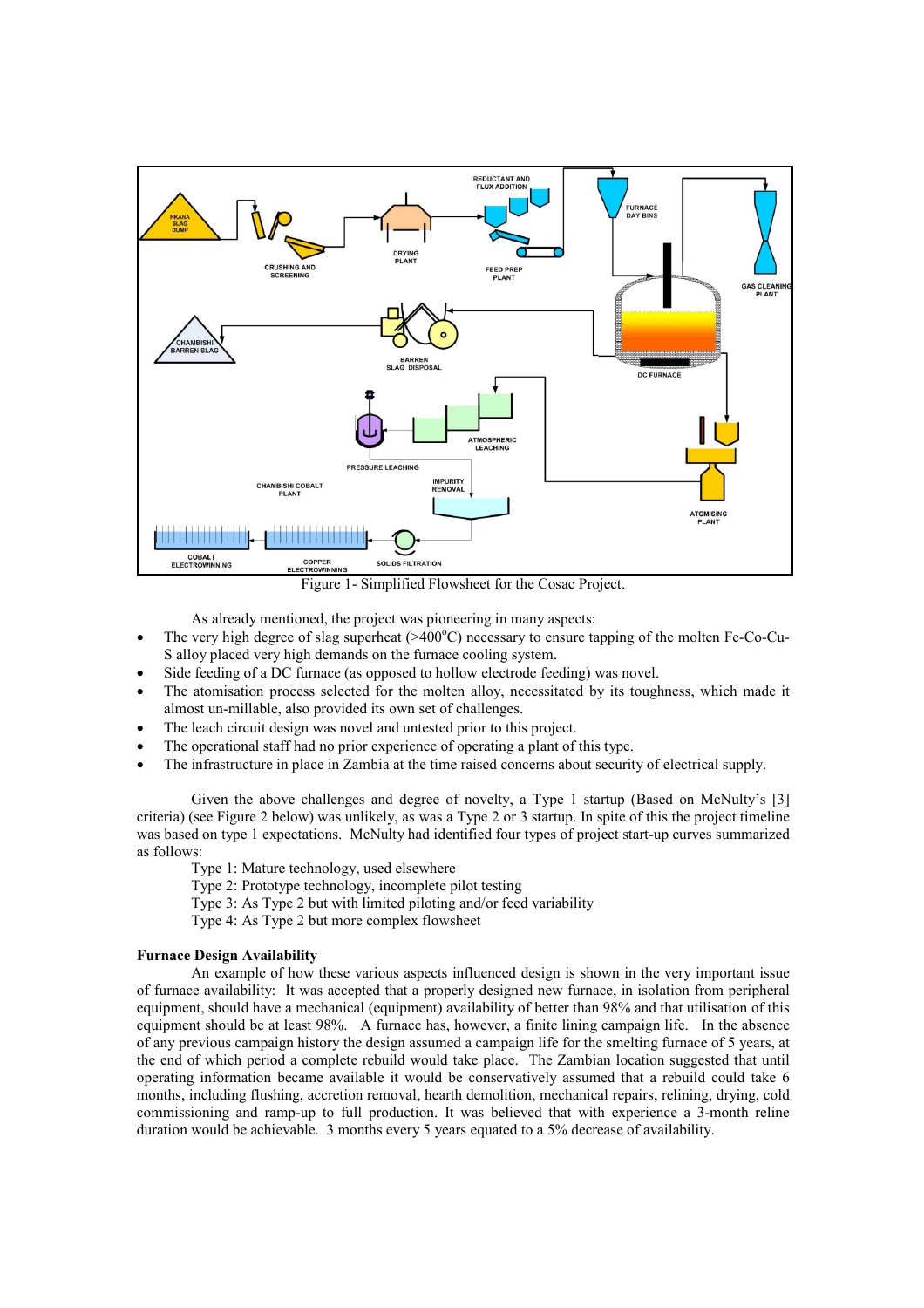It was recognised that problems that inevitably occur on peripheral equipment- feed system, granulation, atomising, taphole repairs, launder maintenance, etc. could reduce furnace utilisation by up to 5%. Electrical supply problems external to the furnace could decrease utilisation by 1-2%, and limitations imposed by maximum demand criteria could also lower utilisation. Also, it was generally accepted by furnace operators that a one-hour production stoppage equated to a 2-hour production loss, as a result of energy losses. While none of these issues related to the mechanical availability of the furnace, or minimised the requirement for the vendor to ensure 98% mechanical availability of the specific equipment, they did, however, have tremendous implications on the annual throughput, and hence financial performance of the operation, and it was considered prudent to plan for a somewhat lower net combined availability/utilisation at full power, especially since this was the first commercial use of a DC furnace in the non-ferrous industry, and there were only the Middleburg Ferrochrome DC and Namakwa Sands ilmenite smelting operations to use as partial benchmarks.





Based on the design long-term annualised throughput of 700 000 tpa slag treated for the life of the project, there was a requirement for the installation of substantially larger instantaneous maximum capacity at full power, which was calculated at 92 tons per hour of slag.

## **Engineering Design Issues**

During the design phase of the project a number of alternatives had to be considered. These included:

- Selection of DC over AC power for smelting
- · Selection of hot slag tapping into ladles and hot tipping rather than granulation.
- Selection of wet scrubbing over combustion followed by cooling and filtration.
- · Atomisation of the alloy over sulphidisation, granulation and milling.
- Side feed to the furnace rather than via hollow electrode
- Installation of a 10MW pilot furnace prior to full-scale commercial operation

Many of the decisions made at the time were controversial or pioneering, and in some cases the decisions were taken to select a particular route simply to ensure progress of the project, as the technical and financial issues were unable to clearly produce a preference. In other cases the decisions taken were made following very extensive discussions with numerous advisors before finalising the eventual choice. To ensure clear communications, a "decision file" recording all decisions and their motivation was maintained for the duration of the design phase.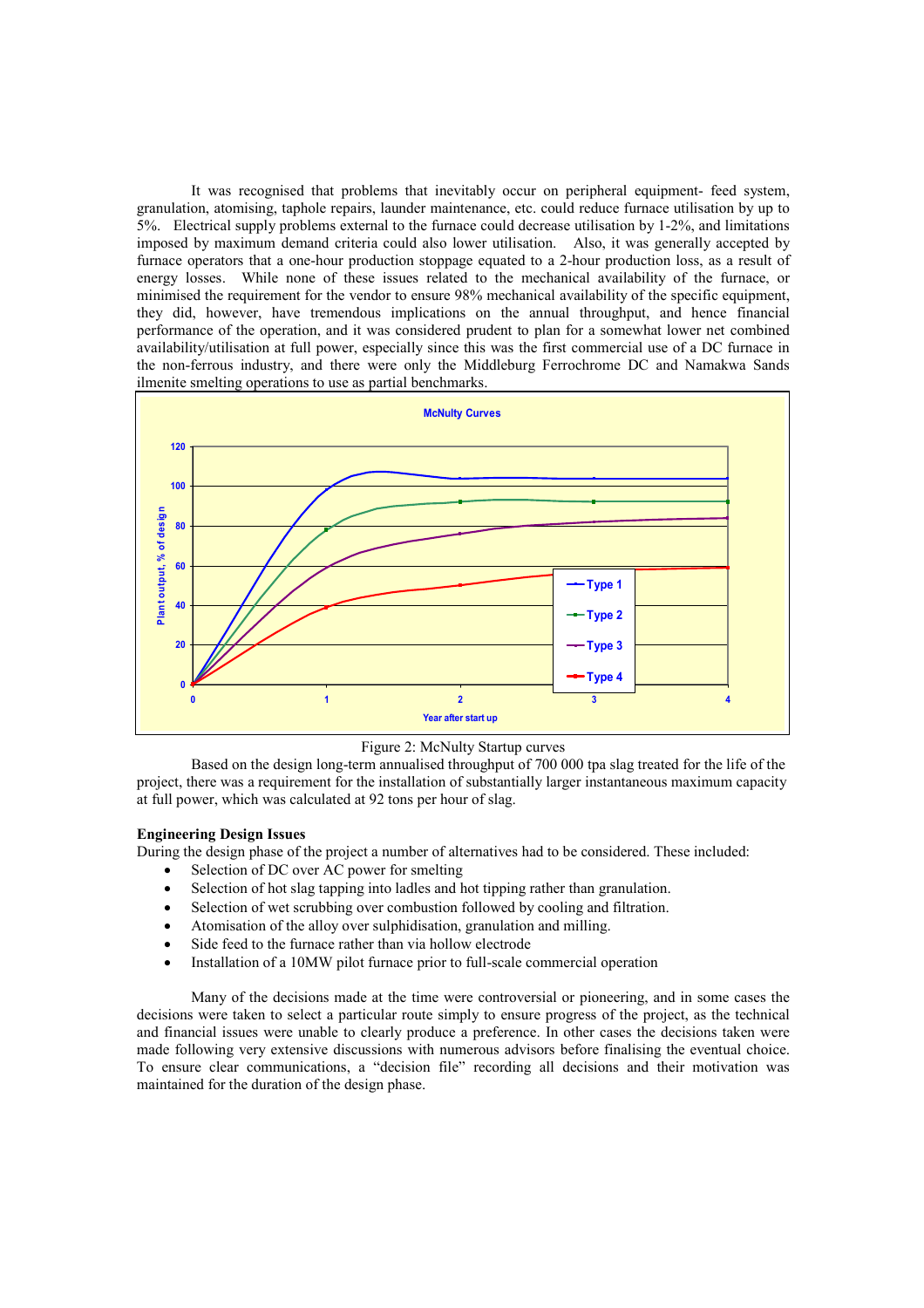**Method of Slag Disposal.** The choice of slag disposal method (wet granulation or hot tipping from a pot) was debated at length. Ultimately the decision was made to tap hot slag into ladles and hot tip on a dump. The decision was made on a combination of economics and productivity- the removal of slag from the furnace being recognised as one of the potentially production limiting issues.

### **Feed Configuration**.

An important decision revolved around whether hollow graphite electrodes would be used or whether feed should be through the roof. An important factor was that the hollow electrode feed configuration required disconnection of the feed system every time a new electrode section had to be installed, and this carried a high capacity penalty for apparently little metallurgical gain.

## **Furnace not designed to accept sulphide concentrate feed.**

This decision was unanimous amongst the design team yet was ultimately disregarded by operations! Numerous reasons for the recommendation are listed below, not in any order of preference:

- The focus of the project was to efficiently recover cobalt from slag, and to attempt to design a furnace system to handle unknown quantities of unknown concentrates was considered detrimental to project timing. Sufficient quantities of concentrate were not available to perform extensive testwork. The results of small-scale tests did not show any benefits from concentrate addition.
- The installation of the atomising operation removed the need for sulphidisation of the alloy to make milling possible.
- The additional sulphur contained in concentrate would result in some  $SO<sub>2</sub>$  evolution as a result of labile sulphur in the mineral, and would also increase the sulphur grade of the alloy tapped, without any additional cobalt recovery. This sulphur in the alloy would form elemental sulphur during the leach and would report with the iron residue. The hydrometallurgical circuit was significantly more complex if a high sulphur matte was to be leached than a low-sulphur alloy, and leaching testwork indicated that the elemental sulphur precipitated during leaching, coated the metal, and inhibited further reaction.
- In a "slag only" operation, the CO-rich off-gas from the furnace was combustible, and could be used in the plant. If the gas contained sulphur a more expensive gas cleaning plant would be required.

### **Choice of Furnace**

The selection of a DC furnace was initially controversial, yet the project team believed the reasons for selecting DC over AC were compelling:

- Given the known variability of slag feed composition, DC was able to handle wide variations
- The power input on DC is not constrained by slag conductivity.
- The DC configuration could handle fines without operational issues resulting
- DC was able to utilise high-volatile coal as reductant if required.
- The DC furnace had lower electrode consumption
- DC provided better control on iron reduction, and decoupled any requirement for the slag to have specific electrical properties.

The advantages of DC operation, controversial in the 1990s, are now well established, as Jones has recently pointed out [4].

## THEORETICAL UNDERSTANDING AND MODELLING

When carbon is added to the slag, the various metallic elements reduce to different extents, at a given level of carbon addition, governed by their relative thermodynamic stabilities. This behaviour allows a reasonable degree of separation to take place during smelting. The intention of the process is to separate the valuable nonferrous metals from the iron and gangue constituents present in the slag. The desirable area of operation is clearly somewhere in the region where the recovery of cobalt is high, and the recovery of iron to the alloy is still reasonably low. This process needs to operate at a temperature above the liquidus temperature of the alloy containing the Co, Cu, and Fe, requiring an operating temperature somewhere between 1500 and 1600ºC. This is substantially above the liquidus temperature of the principally fayalite slag, around  $1150^{\circ}$ C.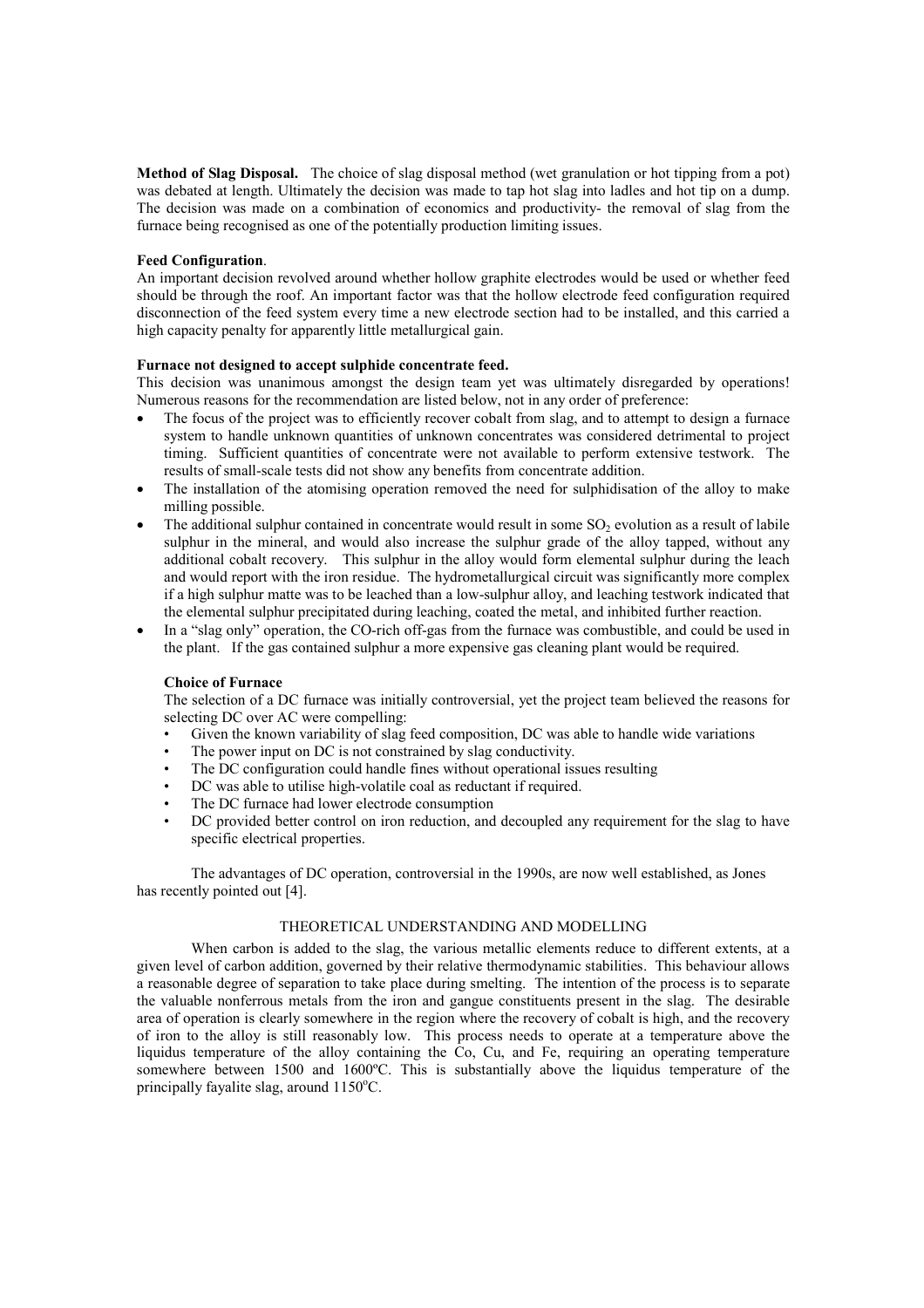The interchange between Co and Fe can be seen by studying the liquid-liquid reaction between the oxides in the slag and the metals in the alloy:

$$
CoO + Fe \leq Co + FeO
$$
 [1]

A recovery equation was derived by Jones, [5] to express the recovery of cobalt to the alloy, *RCo*, in terms of the recovery of iron,  $R_{Fe}$ , the equilibrium constant *K*, and the ratio of the activity coefficients  $\gamma$ . This is shown in Equation [2].

$$
R_{C_o} = \frac{K\gamma \cdot R_{Fe}}{1 - (1 - K\gamma)R_{Fe}} \tag{2}
$$

It is certainly possible to calculate a value for  $K\gamma$  from published theoretical data (if this is available for the particular system and conditions of interest), but this would only apply strictly to a perfect equilibrium system. It may be more useful to use the form of the theoretically derived equation, and to fit the model to actual plant data. Values of  $K\gamma$  may be found by fitting Equation [2] to experimental data. For illustrative purposes, the curve in Figure 1 below shows a value of  $K\gamma = 14$ . (A comparison will be shown later in the paper between the model and experimental data.)



Figure 3: Illustrative relationship between Fe recovery and Co recovery to the alloy

### *Application to Co recovery by slag cleaning*

Mineralogical studies had shown that cobalt was present largely as CoO in the Nkana dump [6]. Copper in this slag is mainly present as copper-rich sulphides. Reductive smelting of the slag, using carbon as the reductant, permits recovery of the valuable cobalt into an iron-rich alloy. The cobalt oxide, and, to a lesser extent, the copper oxide associated with the silicate/oxide phases, is reduced by Fe from the alloy to form metallic Co (and Cu), resulting in the formation of FeO in the slag. The CoO in the slag is associated primarily with fayalite  $(Fe_2SiO_4)$  and analysis by scanning electron microscopy showed some Fe $\overline{Fe_2SiO_4}$ particles with no detectable Co or Cu, thus demonstrating that it is, in principle, possible to remove all the Co and Cu from this phase.

The equilibrium constant, *K*, is strictly a function of temperature only. Over the temperature range of interest (between 1500 and 1600°C), *K* has a value of approximately 30. For the calculation of  $\gamma$ , individual activity coefficients may, in principle, be obtained from the literature. However, in practice, for this cobalt-recovery slag-cleaning process, it was difficult to obtain a good enough set of activity coefficient data to calculate *Ky* on a theoretical basis, and it proved to be more useful to use pilot-plant data for the empirical fitting of a value for  $K\gamma$  to be used in the recovery equation.

A set of experimental data from previously reported work on the recovery of cobalt from copper reverberatory furnace slag [6] shows a fair degree of scatter and covers mostly the high Co recovery area. This data is shown (+ symbol) in the upper portion of Figure 4. The scatter is to be expected as the data covers a wide range of experimental conditions, and is based on chemical analyses that have significant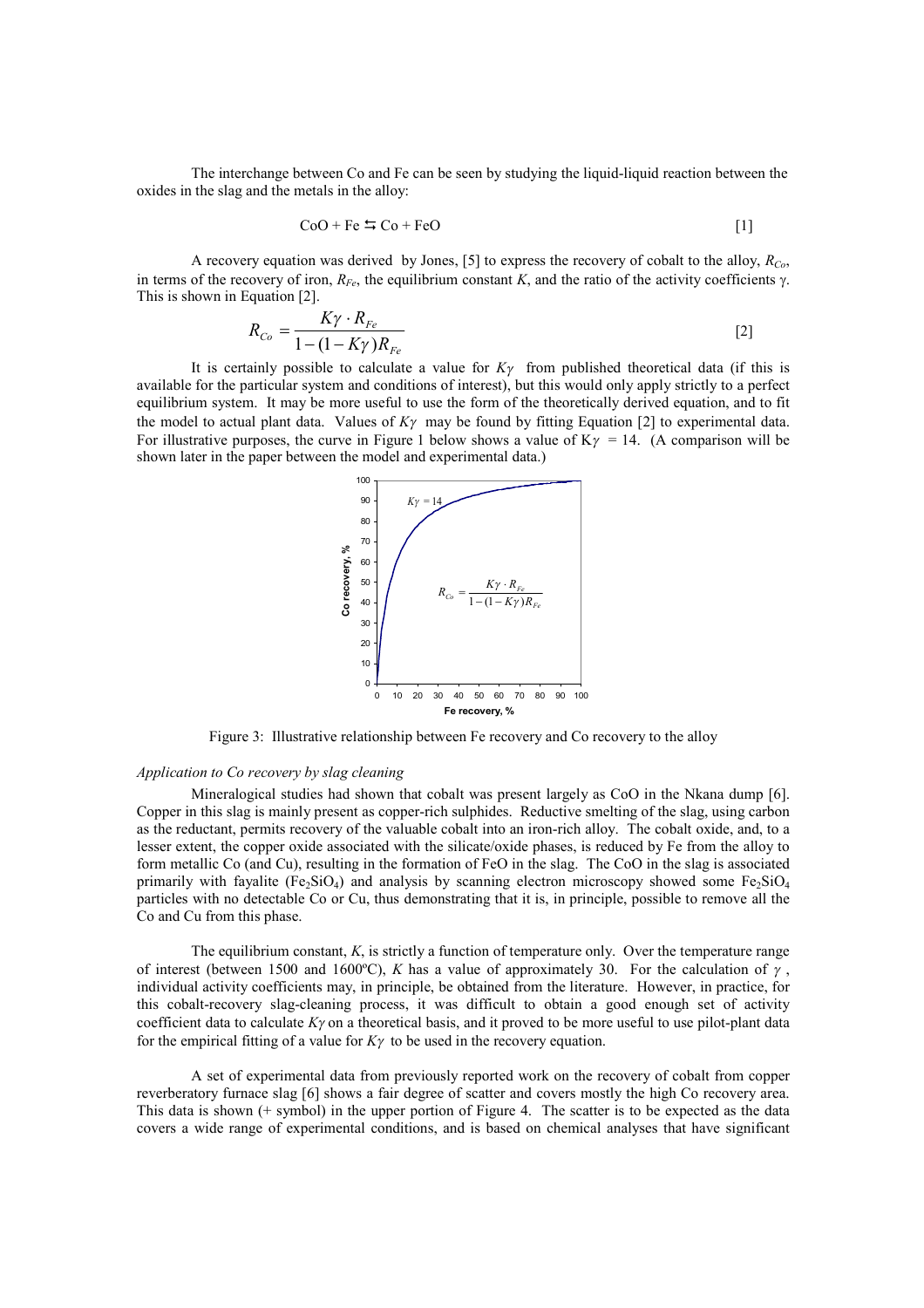uncertainty associated with measurements of CoO and  $Fe<sup>3+</sup>$  in the slag at low concentration. For a considerable period this relationship was believed to be a straight line passing with  $y=55-65$  at  $x=0$ depending on the cobalt head grade. Subsequent work provided further data in the low recovery area. This data is shown as solid dots in Figure 4. The combination of these two sets of data fits a curve, with a best fit obtained with a value for  $K\gamma$  of about 14.



Figure 4- Recovery curve for Co  $(K\gamma = 14)$  and two sets of data points

The  $K\gamma$  recovery equation produces curves of the correct functional form that are applicable across the whole range of different extents of reduction.  $K\gamma$  for a particular metal has a characteristic value that depends on the temperature of operation and to some degree on the composition of the slag and metal system under consideration (as this affects the individual activity coefficients). Process design calculations can be carried out with confidence, knowing that there is good theoretical justification for the form of the equation, and that the single parameter  $K\gamma$  is based on experimental work. The equation clarifies the dependency of the recovery of the valuable metals on the recovery of iron in the furnace, and this allows a furnace operator to control the smelting process more easily and to target the correct degree of reduction.

#### BATCH SMELTING TESTWORK

### Initial batch testing 120kW level

Avmin commenced small-scale metallurgical testwork using a DC furnace at the 120kW level in 1997 at its own research facility in South Africa, even before the sale of the dump was concluded. This was intended to provide key data for the initial evaluation of grades and recoveries that were used for the valuation of the dump. Much of this early work provided a feel for the effect of the head grade of the slag on the cobalt recovery, the optimum level of iron reduction, the terminal grade of cobalt in the slag and the grade of alloy produced. The furnace was operated in batch mode and provided initial feedstock for atomisation tests and leaching testwork.

This testwork quickly established a number of key issues. The first was that excellent cobalt recoveries (exceeding 80%) were possible without the need to reduce more than about 30% of the iron. It was also established that there was a "terminal" grade of cobalt (around 0.1-0.2%) remaining in the slag that proved impractical to recover even with large excesses of reductant and high degrees of iron coreduction. The implication of this was that it was feasible to recover a high percentage of the cobalt from high-grade slags into a high-grade alloy, while conversely the low-grade slags yielded low recoveries into low-grade alloy, which were uneconomic to process. The actual cut-off grade would vary depending on the cobalt price and operating costs, but for planning purposes the cut-off grade was around 0.5% Co.

#### 250kw Batch level testing

As the need for more and more leach feedstock increased, the decision was made to increase the size of the furnace to produce larger batch heats, typically at the 250kW power level. The results confirmed that cobalt could be successfully recovered from dump slag by carbothermic reduction in a DC furnace. The discard slags were found to contain a terminal cobalt value that was not amenable to reduction. In some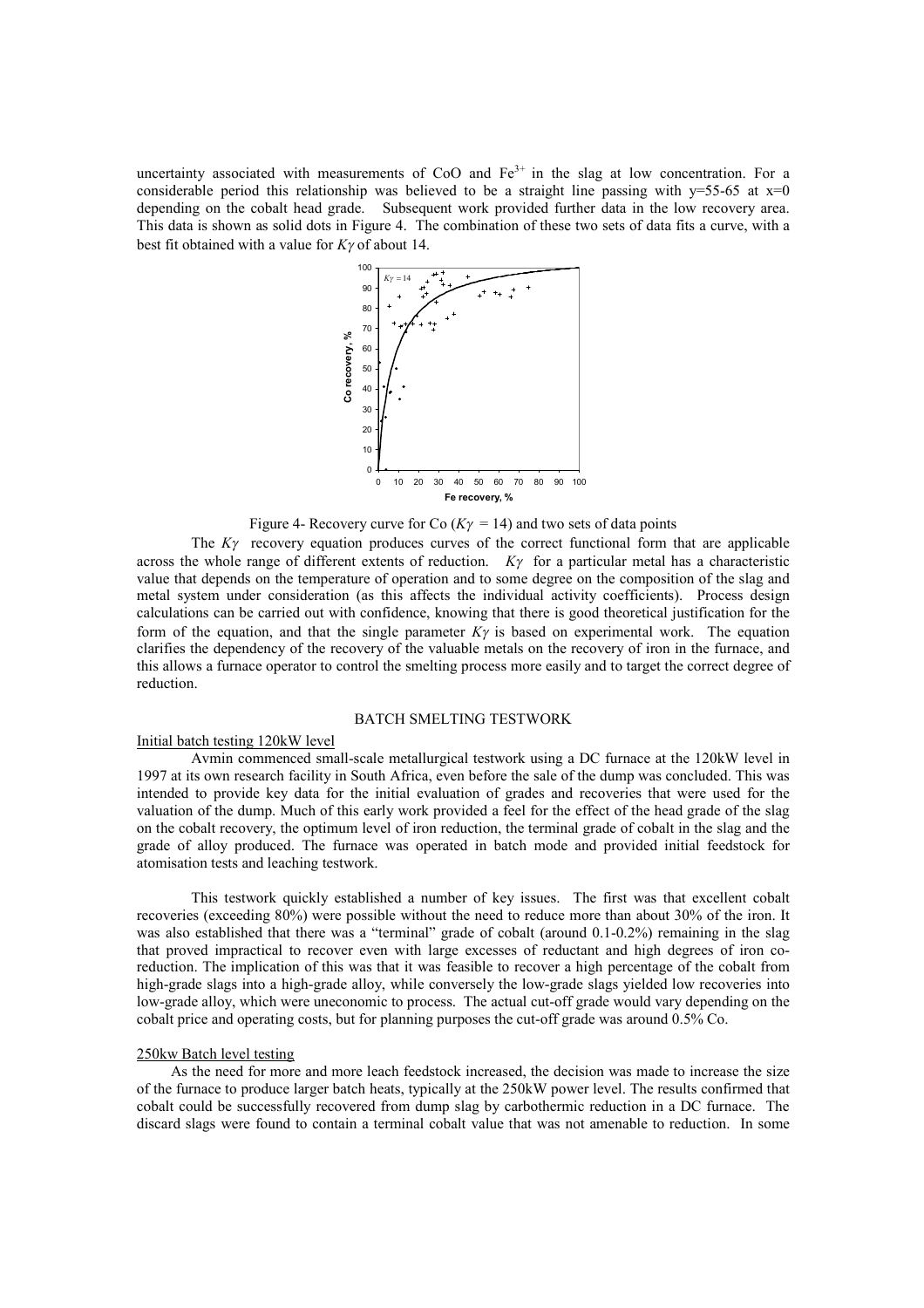cases the targeted degree of reduction was not obtained and the discard slag contained higher amounts of cobalt and iron than desired. The terminal cobalt value of around 0.06 to 0.12% Co corresponded to an iron content in the discard slag of 10-12%.

Another 160 plus batch tests were performed, investigating a variety of issues, including the benefits of adding lime, fluoride, a small amount of rutile slag, and various reductants. These batch tests continued between the continuous Mintek campaigns. It was evident from the results that the addition of some burned lime to the mix did measurably improve iron and cobalt recoveries, particularly for the intermediate levels of reduction likely to be used in practice. The fact that the lime did not prove as successful at the higher levels of reduction was never satisfactorily explained, but probably related to the formation of significant amounts of silicon carbide and FeSi from the silica-rich slag.



Figure 5- Batch smelting test results

As expected, the effect of the head grade of the dump slag was significant and the conclusion that higher head grades permit higher cobalt recoveries could be made, provided of course that some iron reduction had occurred.

On individual runs, the closure of the mass balances was acceptable considering the variability of the feed and the sampling errors inherent in the testwork procedure and the need to retain a metal heel in the furnace. The grades of alloy produced were very close to those predicted by the metallurgical model. When the furnace was drained at the end of each sequence the "missing" alloy returned.

Dust losses were very close to predicted levels, and averaged 0.4% of feed for the intermediate carbon additions. Dust losses increased as the quantity of reductant increased, in line with the greater volume and velocity of the off-gas, but were always below 1% of the mass of the feed slag.

In most cases, the actual degree of reduction achieved was slightly less than that predicted by the model developed from the 1996 testwork, the effect of head grade notwithstanding. Operating logs noted that on numerous occasions unburned coal was found floating on top of the slag leading to the conclusion that coal and reducible oxides were no longer in contact, and that an oxygen-depleted slag layer was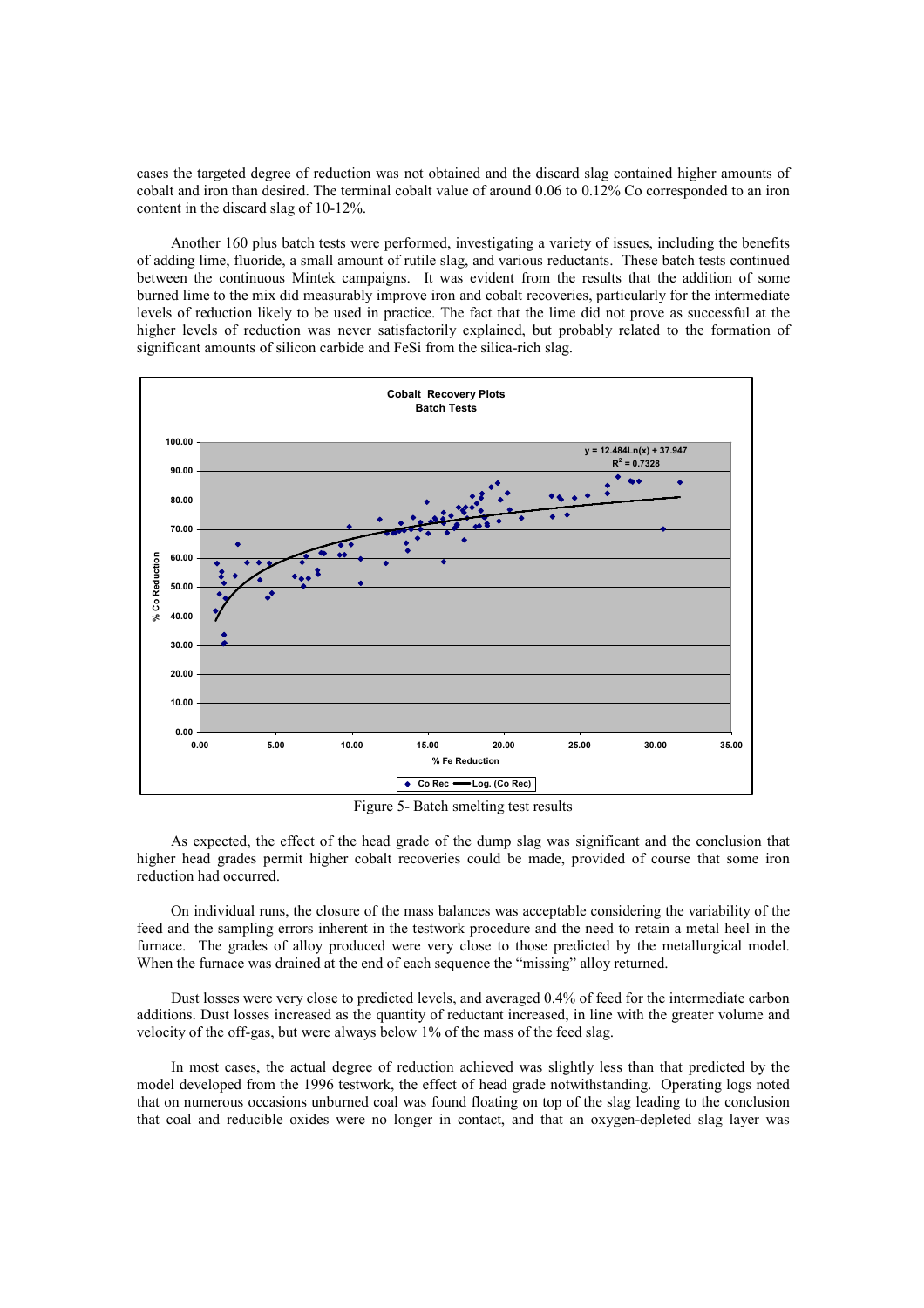inhibiting further reduction. This observation drew attention to the physical issues of stirring, furnace geometry and associated kinetic effects, and highlighted the need for some continuous smelting testwork as opposed to batch smelting.

The actual power requirements for smelting were determined to be between 520 and 550 kWh/ton slag depending on the cobalt grade in particular. These values agreed very well with values calculated from thermodynamic data assuming the feed slag to be a previously fused complex oxide and the product slag to be a fused glassy complex. The implication of this value was that the specific smelting rate could be increased over what had been used in the engineering feasibility study. As far as power intensity was concerned the level of 450kW.m<sup>-2</sup> appeared to be the maximum for the particular feed size tested. Attempts to feed slag at power fluxes in excess of this value resulted in banks of unmelted slag forming in the furnace.

The influence of feed size on smelting rate had to be somewhat indirectly measured. The method used was to melt a 100kg charge of slag, without reductant, and hold it at 1550°C in contact with a metal heel in the DC furnace. Feed of various size fractions was introduced to the furnace at controlled rates and the effect on bath temperature and bath condition noted.

The four size fractions tested were: -5mm; 5-10 mm; 10-15 mm and +25 mm. The very fine fraction tended to float forming a thin crust, but this melted within seconds of the feed stopping. The medium 5-10 mm fraction behaviour was not tested. The 10-15 mm was slow to melt, resulting in the bath temperature rising by  $50^{\circ}$ C. The  $+25$  mm fraction was even more sluggish, and unmelted pieces were still visible 5 minutes after cessation of feeding, and bath temperature also rose rapidly by  $100^{\circ}$ C, indicating that melting rate lagged power input significantly. This effect required more thorough investigation in a larger furnace, but the initial conclusion was that the feed rate and power intensity would have to be reduced if a large feed size were selected. (This would imply a larger furnace crucible to allow a longer residence time.)

The difficulties of obtaining a representative slag sample provided some interesting observations. Attempts to draw a sample of slag from the furnace using suction were unsuccessful, mainly because of the fragility of the fused silica tube used as the "syringe". Metal rods inserted into the slag bath also produced variable results depending on where the sample was taken, and similar "lollipop" samples in the ladle showed evidence of phase segregation. Cup samples taken during tapping tended to produce the most reliable results providing the cooled sample was mechanically de-prilled using a magnet to remove alloy prills in the slag. No single sample method was completely satisfactory, and no single method consistently produced the lowest cobalt values. While individual sample errors were large, the trends were clearly distinguished, and the level of confidence in the overall results high. In spite of the addition of lime, terminal cobalt grades in the discard slag were not always achieved, particularly in the case of the high grade slags. Further work to examine more closely the effect of mixing and reaction kinetics was recommended.

For design and financial engineering purposes the optimum cobalt recovery was calculated for various cobalt head grades as follows:

# **Co**  $_{\text{Recovery}} = (\text{[Co]}_{\text{FEED}} - 0, 115) \times 100 / [\text{Co]}_{\text{FEED}}$

For optimum cobalt recovery, terminal iron values of 13% Fe represented a discard slag mass of 86% of the original mass, with a terminal cobalt grade of 0.1385 % Co. The complete results were published in a series of internal reports [7, 8].

## SHORT-DURATION CONTINUOUS SMELTING TESTWORK AT MINTEK

In support of the design of the commercial installation, Mintek and Avmin conducted collaborative testwork, up to October 1999, at the 1 to 2MW scale, in which approximately 840 tons of Nkana dump slag (ranging from 0.66% Co) was successfully processed in a 3MW DC arc furnace. Good overall cobalt extraction was achieved during the tests, and approximately 100 tons of cobalt-bearing alloy was produced (containing 5 to 14% Co). Various refractories were tested in the smelting campaigns. The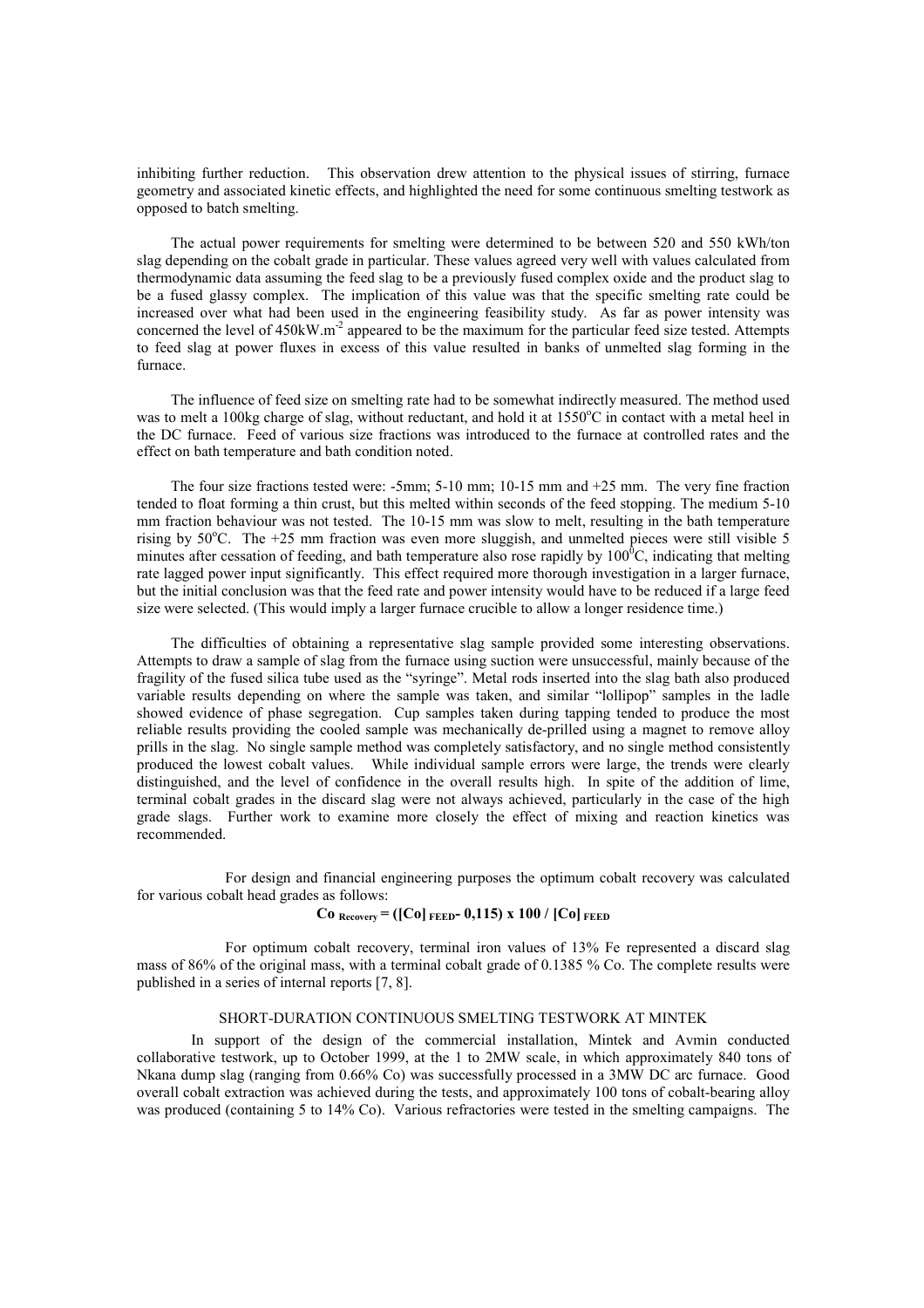testwork demonstrated that Nkana dump slag could be successfully processed in a DC arc furnace of suitable design, to produce a cobalt-bearing alloy amenable to further hydrometallurgical processing.

The large-scale testwork was set up in such a way that it would mimic the mode of operation of the industrial-scale furnace. Approximately 10% more Fe reduction was required in the large-scale testwork to achieve Co recoveries similar to those achieved in the medium-scale tests. The differences in mode of operation between the medium-scale and large-scale tests were highlighted as the probable cause for the higher recoveries of cobalt (relative to that of iron) achieved in the medium-scale testwork. The medium-scale testwork was conducted by continuously feeding mixtures of dump slag, reductant, and fluxes to an initial molten metal bath containing small quantities of slag, such that the power and feed input were balanced in order to achieve the desired operating temperature. After a preset quantity of feed, or period of time, was reached, the feed was stopped, the power reduced, and the furnace tilted in order to remove the product slag and metal. The majority of the product slag was retrieved from the furnace, and a set quantity of metal was allowed to remain in the furnace for the commencement of the next cycle. The energy requirements established in the small-scale testing were confirmed at just under 600 kWh/t feed. Details of the test campaign were comprehensively reported [9]

Examination of the furnace refractories at the end of the first 5-day campaign showed extensive erosion of the lower sidewall refractories. The erosion mechanism was extensively studied, and comprehensively reported on by Cousins, den Hoed and Nell [7, 10, 11] on, but little action was taken to implement the recommendations made in the studies.

### PILOT PLANT

The rapid erosion of the hearth refractories during the first one-week duration Mintek campaign was cause for alarm, and a capital application for the installation of a 10MW pilot facility on site in Zambia was approved. This was intended to provide an opportunity for honing the operation without committing the full project to the risk of refractory or other operational problems on the furnace. Because procurement of the equipment for a 10MW facility was very much faster than for the larger project, it was anticipated that between 12 and 18 months of piloting could be completed before the 40MW furnace would be commissioned.

This project had made significant progress until the contractor for the larger furnace advised the AVMIN team that all necessary design data had been obtained from the first Mintek trial and finalisation of the design of the 40MW furnace could proceed without delay, and that piloting would yield no benefit. In the light of a seemingly airtight process guarantee, AVMIN decided to dispense with piloting and proceed with the original plan to fast track the installation of the full size plant, and the demonstration plant never materialised.

Intensive investigations into the mechanisms of refractory attack commenced, along with a search for suitable refractory materials for the "inter-tidal" zone (the area contacted by both metal and slag) capable of withstanding both a sulphur-containing, carbon-hungry alloy and a superheated slag. No single suitable material was uncovered, but a combination of a thin working lining of high alumina material backed by conductive silicon carbide blocks was proposed as an interim solution. Unfortunately the furnace dimensions had been established by the concrete dimensions and the optimum lining thickness could not be accommodated.

### OPERATIONAL RESULTS

Construction delays, mainly related to the logistical challenges of transporting major items of equipment thousands of kilometers inevitably led to commissioning delays but the furnace eventually powered on and accepted feed in December 2000. The engineers had planned to ramp up feed to full production within 12 months, as shown in Figures 5 and 6 below, extracted from a consultant's report [12] . Within a few weeks, however, the furnace was stopped because of a run-out at the metal taphole and during the stoppage serious erosion of the tidal zone of the refractory lining was observed. The furnace was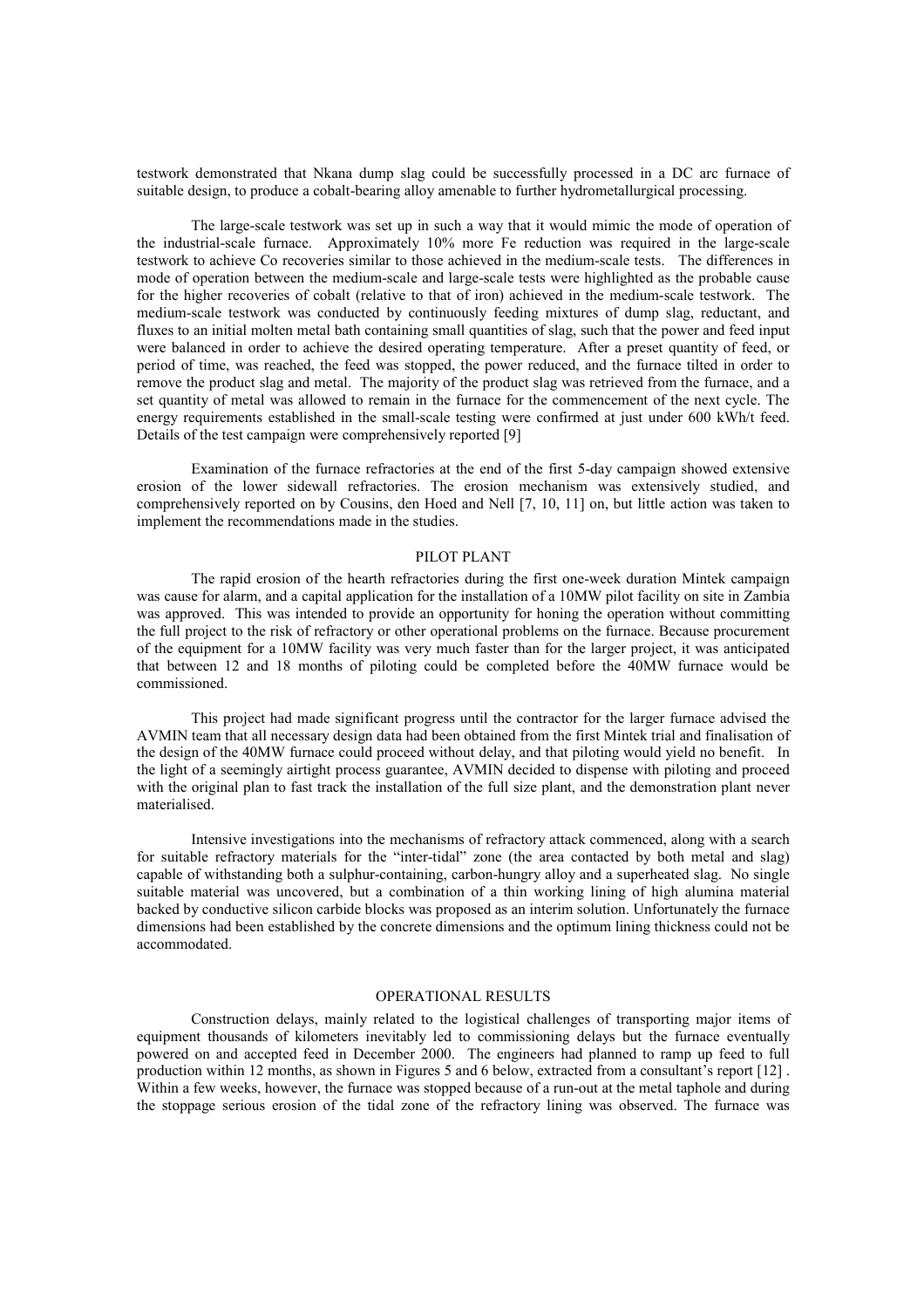



Figure 5- Furnace feed rate planned and actual. (From Jahnsen [10])

As the operations gained confidence in the furnace operation, the feed rate was increased. It was observed that periodically, scabs of frozen slag sloughed off the copper coolers, exposing them to superheated liquid slag and extremely high energy fluxes resulted. A review of the design by MacRae [13] revealed that finite element modeling performed during the design phase had utilised heat transfer coefficients many orders of magnitude lower than those applicable to the full size furnace. A substantial redesign of the copper coolers in the lower part of the furnace followed and is comprehensively described by Nelson et al [14]. The operation gradually eliminated the normally encountered teething problems around the plant and following the installation of the new coolers the furnace performed at power levels approaching the design values. Energy fluxes through the coolers were closely monitored and furnace integrity was maintained. In 2009 the owners ceased operation, citing low cobalt prices and high operating costs, and the plant was mothballed.



Figure 6- Cumulative furnace feed, planned and actual (From Jahnsen [10])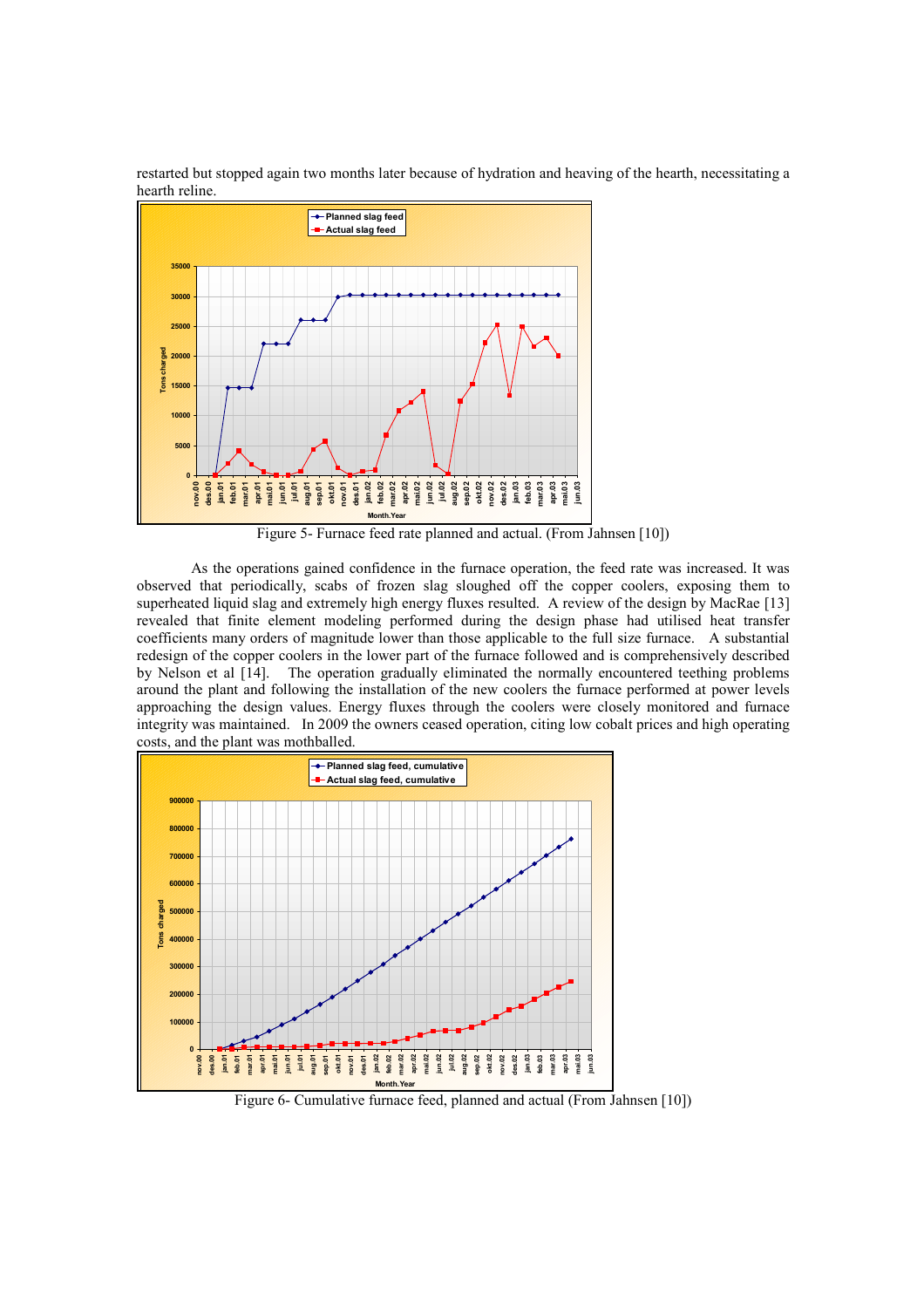#### CONCLUSIONS AND COMMENTS- THE LESSONS LEARNED

The cobalt recovery process at Chambishi was different from anything that preceded it in that the process itself (selective carbothermic reduction of cobalt-bearing slag) was novel, as was the unit in which it was carried out. The DC arc furnace had not until then been used for this sort of application.

This process saw the first industrial implementation of solid (non-hollow) electrodes for a DC arc furnace. Previously, both chromite smelting and ilmenite smelting had hollow graphite cathodes through which the feed materials were introduced into the furnace. It also pioneered the successful use of side feeding of the DC furnace, and clearly demonstrated that radiation from the arc did not result in instantaneous destruction of the upper sidewalls, a surprisingly common misconception prior to this installation.

A very important lesson that came out of the Chambishi experience was the need for de-coupling of process steps. The atomizer required the molten alloy feed to have a certain degree of superheat. Since the tapping temperature of the alloy could not easily be controlled within the furnace, a holding furnace was required to ensure sufficient superheat prior to atomization. Unfortunately the plasma arc torch utilized was not sufficiently powerful. This led to significant freezing of the atomizing nozzle, forcing either furnace stoppages or dumping of alloy for subsequent remelting, a costly and inefficient process.

Considering the pioneering nature of the operation, and its overall complexity, and the interdependence of sequential operations, the project schedule can be regarded as ambitious, but "hindsight is an exact science". The combination of process novelty, the plant location, and the aggressive schedule combined to turn what could have been a benchmark for metallurgical progress into a major disappointment particularly from a financial perspective.

Ten years after the plant was commissioned, and the operation stabilised, the plant does indeed demonstrate the technical feasibility of the use of DC furnaces in this type of application, and confirmed the validity of a control philosophy in which furnace power input could be monitored and adjusted to the energy flux through the coolers, where "open bath" conditions could be sustained, where fundamental thermochemical principles could be used to model and predict the metallurgical performance of the unit, and successfully integrated into the control system, as recently highlighted by Jones [4]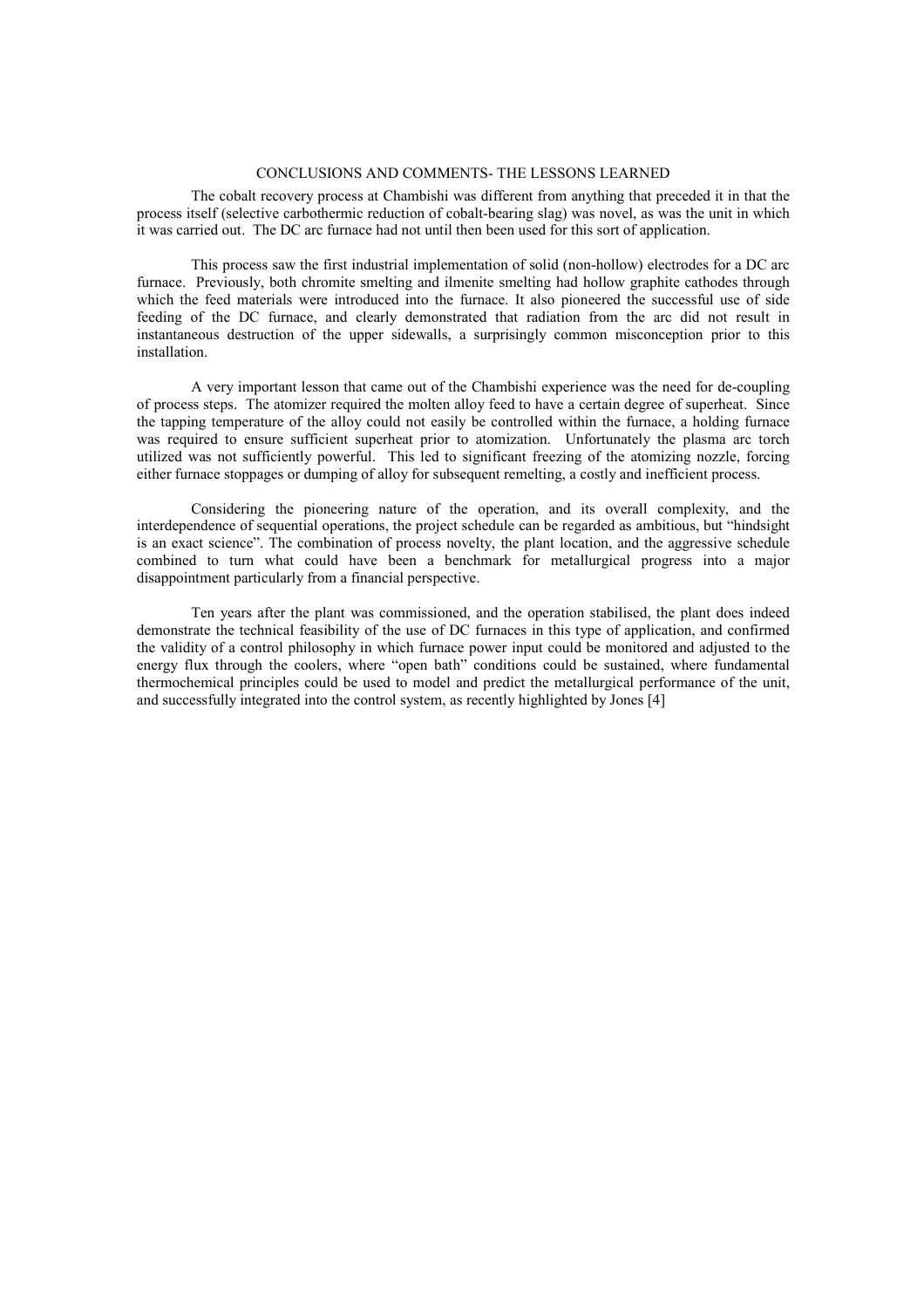

Figure 7 -: Actual performance with McNulty curves superimposed

With regard to the theme of this conference, the role of piloting with respect to implementation of new technology however, the abiding lesson to be drawn from the Chambishi experience, especially in view of the decision to dispense with piloting would have to be: "If you don't pilot, the operation becomes the pilot plant- a very expensive one!" as pointed out by Barnes [15] and confirming McNulty's observations as clearly illustrated by superimposing the McNulty curves on the actual plant feedrates as shown in figure 7.

### ACKNOWLEDGEMENTS

The authors wish to thank Xstrata Process Support and Mintek respectively for permission to publish this paper.

#### REFERENCES

- 1 R.M.Whyte, J.R. Orjans, G.B.Harris and J.A Thomas. "Development of a process for the recovery of electrolytic copper and cobalt from Rokana converter slag." In M.J. Jones (Ed.) Advances in Extractive Metallurgy 1977. IMM. London. p 57-68.
- 2 E. Munnik, H. Singh, T Uys, M. Bellino, J du Plessis, K. Fraser and G. B. Harris. "Development and implementation of a novel pressure leach process for the recovery of cobalt and copper at Chambishi, Zambia." SAIMM Journal, Vol 103.January/February 2003 p1-10.
- 3 T.P McNulty "Developing innovative technology". Mining Engineering Vol 50, No 10 Oct 1998. p 50-55.
- 4 R.T. Jones, Q.G Reynolds, T.R. Curr and D. Sager. "Some myths about DC furnaces" in R.T Jones and P den Hoed (Eds.) Southern African Pyrometallurgy 2011. SAIMM, Johannesburg, March 2011. p 15-31.
- 5 R.T. Jones, I.J. Geldenhuys, & Q.G. Reynolds, "Recovery of base metals and PGMs in a DC alloy-smelting furnace". SAIMM Journal, Volume 109, October 2009, pp.587-592.